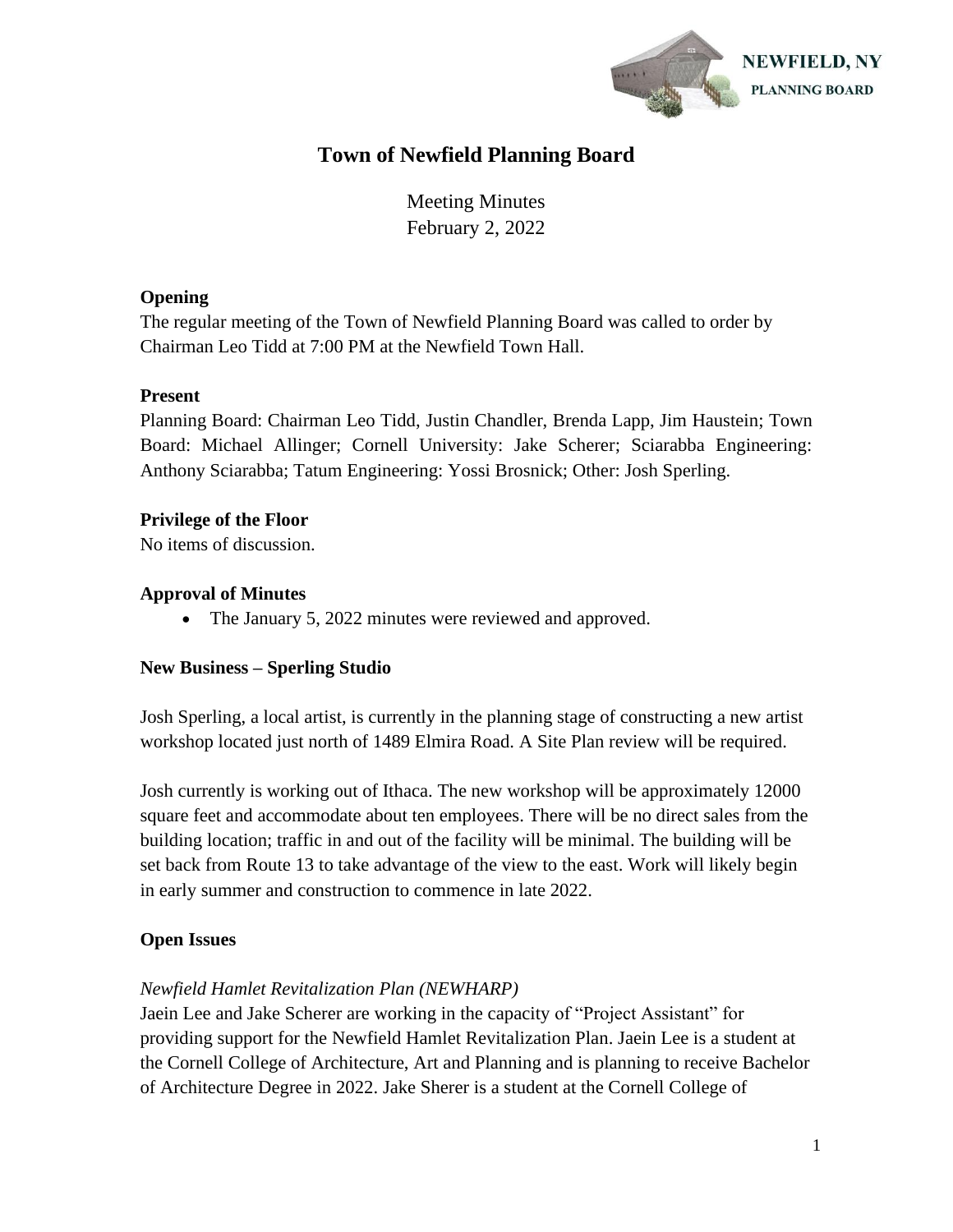

Architecture, Art and Planning and is planning to receive a bachelor's degree in Urban and Regional Studies degree in 2023.

• NEWHARP Status – A conceptual drawing of the main Hamlet intersection was presented and reviewed. This preliminary concept included parking on public right of way on the northeast corner of Bridge Street and Main Street and a small picnic/seating area in the same vicinity. The intersection is narrowed in the drawing, with four crosswalks at the intersection. Delineating parking spaces is a means to increase parking capacity in the Hamlet.

Work is continuing with an amendment to the Newfield Comprehensive Plan to include a revised vision for the Hamlet area, based on the NEWHARP project conclusions and recommendations. Jake Scherer is currently working on this task.

- FAQs FAQs and responses were reviewed. A web page for the Town web site will be developed and include the FAQs. ACTION ITEM: Planning Board members to review and return responses to Leo Tidd and Jim Haustein.
- Outreach Two outreach events are currently planned. Each will include two sessions on different days of the week to help ensure maximum participation.
- Schedule A schedule for the present work under NEWHARP initiative has been developed. Public meetings are currently proposed for April and June. The Comprehensive Plan revision draft will tentatively be completed in early May.
- County Initial Project Proposal Form The Planning Board has received a copy of the Tompkins County Initial Project Proposal Form which the Tompkins County Transportation Council is using to capture the detail on all the projects that are seeking funding through the county, through the state or federal funding. ACTION ITEM: Jaein Lee to begin filling in the form with available information.

#### *Solar Farm Screening*

Draft correspondence to solar farm operators to request that planting be replaced in the spring has been written and was reviewed. ACTION ITEM: Jim Haustein to finalize draft letter to solar farm operators to request that plantings be replaced in the spring. The Planning Board will forward this to the Code Officer for further action.

#### **New Business**

#### *Site Plan Reviews/Subdivision Applications*